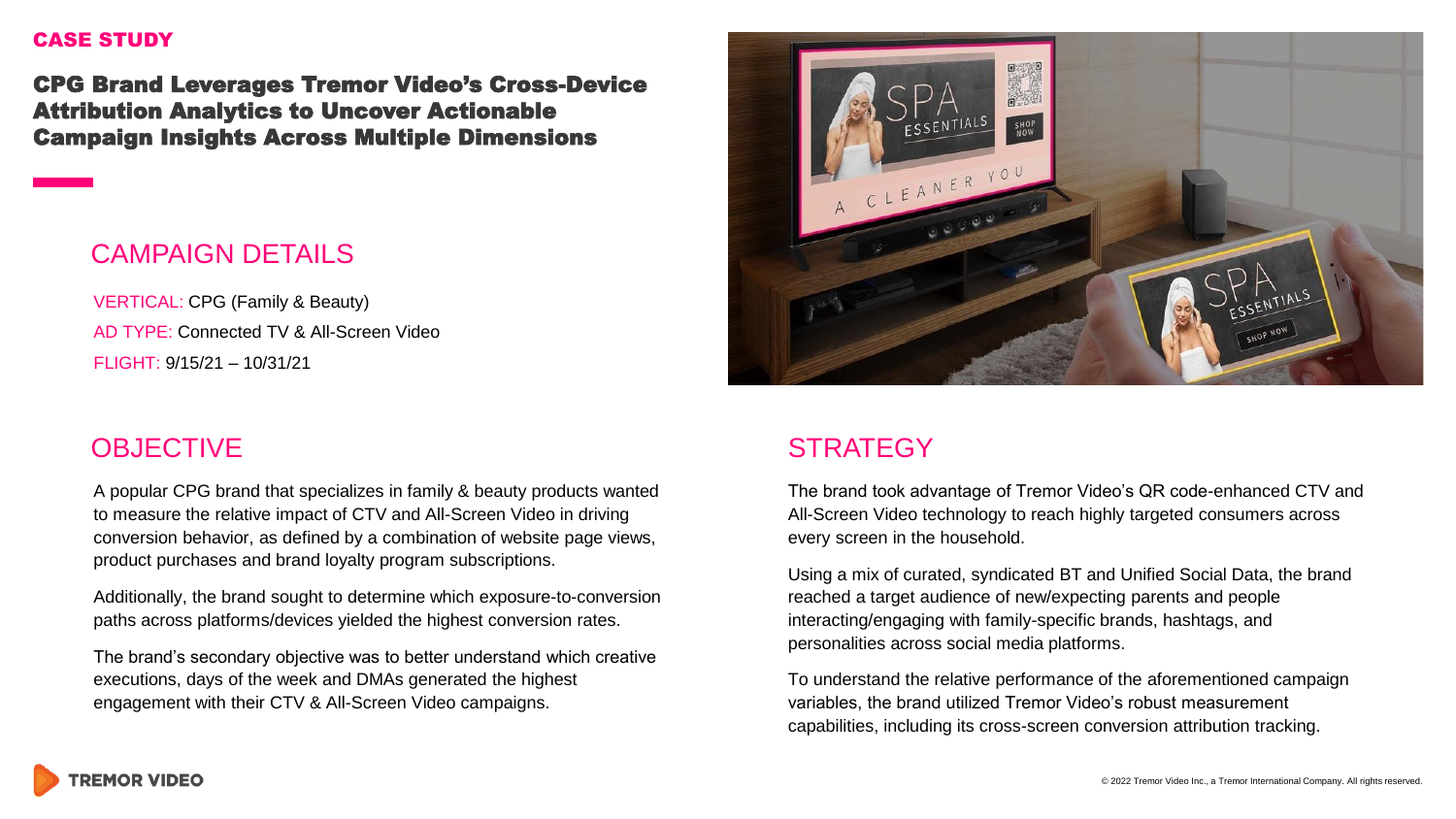### CASE STUDY CPG Brand (continued)

# KEY RESULTS (CONVERSION)

#### Cross-Device Conversion

**0.72%** conversion rate (Overall Campaign)

- **0.85%** conversion rate (Connected TV)
- **0.53%** conversion rate (All-Screen Video)

#### Exposure-to-Conversion Path Analysis

The top 10 paths to conversion based on conversion volume were:

| <b>PATH</b>    | <b>EXPOSURE DEVICE</b> | <b>CONVERSION DEVICE</b>  |
|----------------|------------------------|---------------------------|
| 1              | PC/Laptop              | iOS Smartphone            |
| 2              | <b>CTV Device 1</b>    | iOS Smartphone            |
| 3              | PC/Laptop              | PC/Laptop                 |
| $\overline{4}$ | PC/Laptop              | <b>Android Smartphone</b> |
| 5              | <b>CTV Device 1</b>    | <b>Android Smartphone</b> |
| 6              | CTV Device 2           | iOS Smartphone            |
| $\overline{7}$ | CTV Device 3           | iOS Smartphone            |
| 8              | iOS Smartphone         | iOS Smartphone            |
| 9              | CTV Device 3           | <b>Android Smartphone</b> |
| 10             | CTV Device 2           | <b>Android Smartphone</b> |